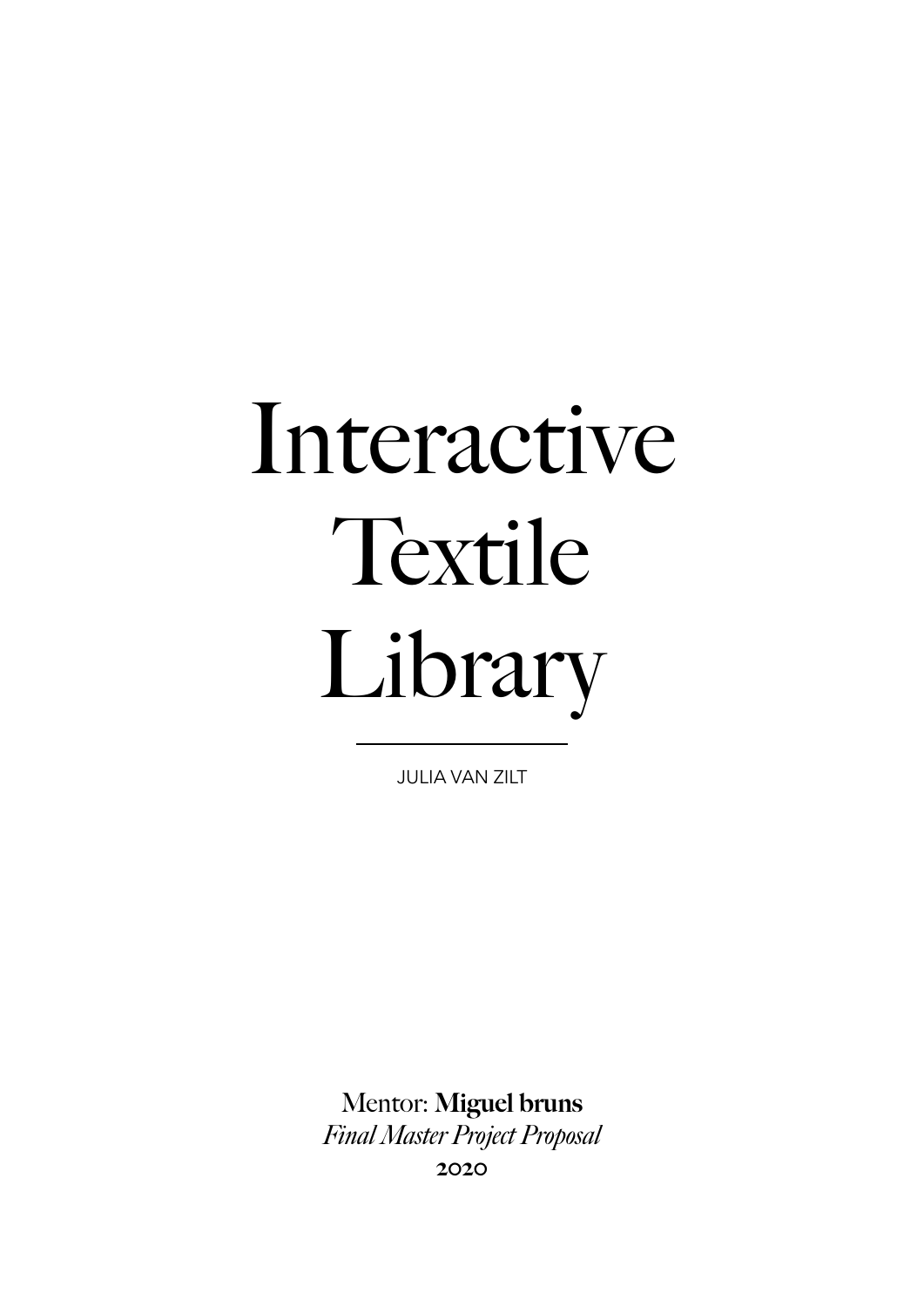| <b>DELIVERAB</b>     | <b>VISION</b>       |
|----------------------|---------------------|
| <b>CLIENTS AND E</b> | <b>IDENTITY</b>     |
| <b>1ST ITERAT</b>    | <b>INTRODUCTION</b> |
| PLANNIN              | GOAL                |
| <b>REFERENC</b>      | RELATED WORK        |

**[A P P R O A C H](#page-5-0)** 

**B** L E S

E X P E R T S

**10 N** 

**P**  $\bf G$ 

**[R E F E R E N C E S](#page-8-0)**

## TABLE OF CONTENTS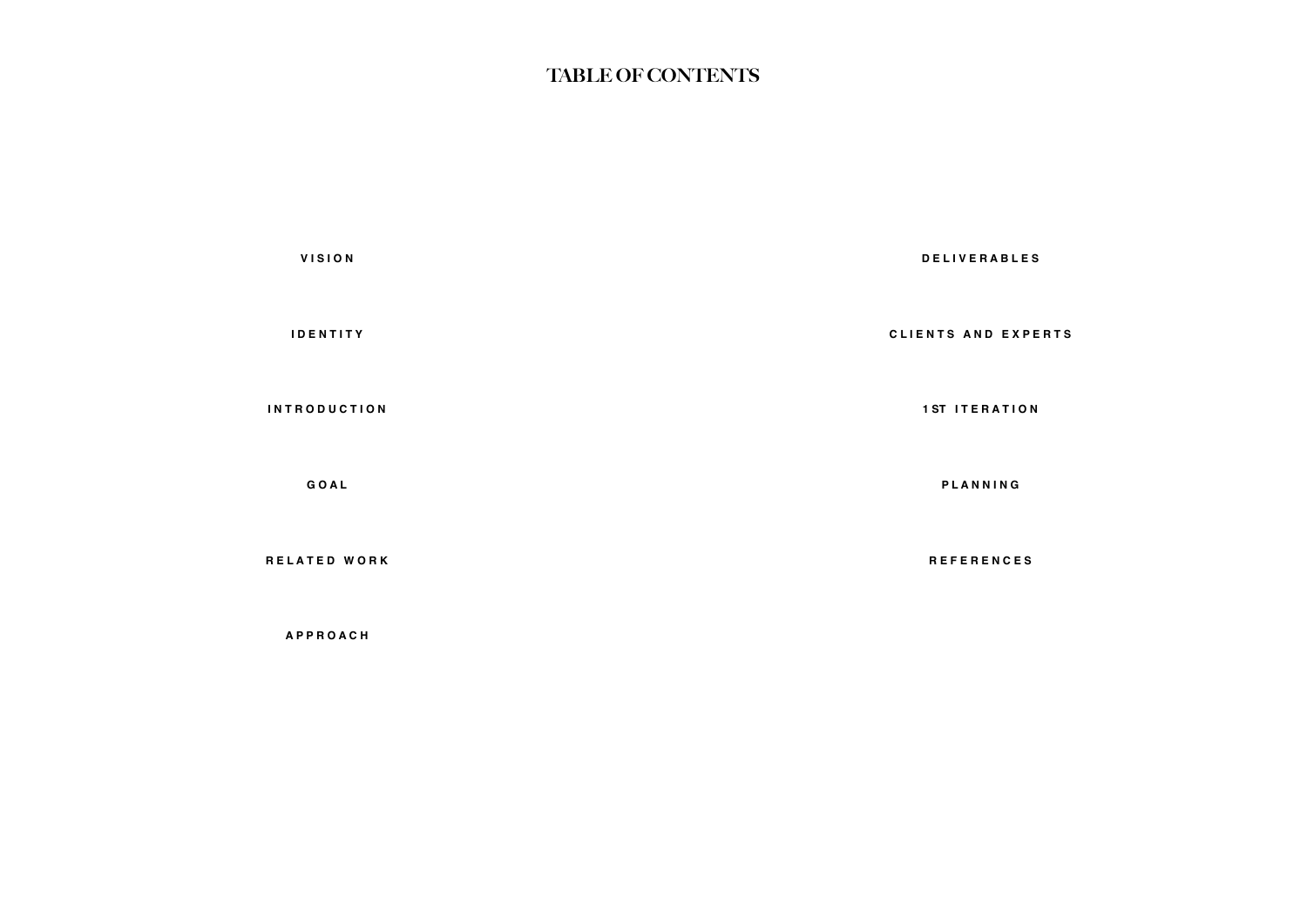#### <span id="page-2-0"></span>**V I S I O N**

ver the course of my academic career I increasingly became more interested in the fabrication and implementation of electronics in textiles and its implementation in design projects. Initially, this domain was sparked by my interest in fashion, consequently by doing an internship at by-wire.net, a fashion / technology company, I learned that there is a market for intelligent textiles. This demand is generated by both technology focused companies and fashion focused companies. After attending Fabricademy hosted by The Waag Society I realised that most of the electronic textiles presented today are very experimental, low fidelity, and therefore failed to communicate its value to design companies. I decided to do an internship at Mercedes-Benz to be able to create a better understanding on how the development of new technologies within the car interior is handled, specifically in its soft (textile) materials. This experience reinforced the previous statement of companies not being able to implement the intelligent textiles because of their immature development state or for them to have a too "artsy" appeal. An (indirect) result is that they're inclined to look for screen based interface innovations.

This all together allowed me to establish a vision and purpose as a designer. I envision a future where interactive textiles will allow for seamless interaction with interfaces in our environment, such as car interiors and furniture, and to provide the opportunity to bring them closer to our bodies, in the case of fashion. In this final master project (FMP) I would like to bring interactive textiles closer to designers in the form of high fidelity samples, for them to be able to understand and use this new type of interactive material in their work, eventually bringing it closer to us in our everyday lives.

### **I D E N T I T Y**



To be able to execute my vision I have to be able to work with textiles as well as creating (with) them. At first, I was most interested in incorporating interactive textiles within garments. During my internship at by-wire. net I helped fabricating electronics into garments as well as creating a mini-collection. During this time I learned what it entails to create a collection of garments as well as how to construct them. To gain more professional skills I attended the class Sewing Techniques elective at the HKU fashion design department. After completing my bachelor Industrial design I wanted to combine the more traditional fabrication methods with digital fabrication methods and therefore I attended Fabricademy. Here I learned how to combine traditional fabrication methods with more innovative fabrication methods using, among other things, the laser cutter, Adobe Illustrator and grasshopper. I further developed my fabrication skill during my master using 3D printing as a visual communication medium and to support textile shape changes. An interesting concept used within the field of interaction design is using aesthetics as a means for communication in terms of interaction (Ross, et al., 2010). Rather than seeing aesthetics and interaction as two different fields, we can look at them as two co-dependent aspects of design innovation, perhaps defined what we call design today. During my bachelor and master I have followed elective such as The Art of Design, Basic Form Giving Skills and Interactive Materiality to further understand how aesthetics can impact interactivity and ones perception. In case of my FMP, I will be aiming to use aesthetics for this very purpose. To be able to execute the fabrication of interactive textiles it is also important to understand and to gain skills within the electronics domain. Throughout my bachelor Industrial design I acquired knowledge regarding the construction of electronic circuits in projects and electives such as Creative Electronics. During my current project I am carrying out research regarding different technologies that can allow for conductivity and shape changes in textiles for wearables. In my previous project, I used conductive fabrics to create a composite leather sensor. By continuously using technology to enhance textiles I've been able to detect possibilities for it to be more integrated into the textile for rich interactions. An example of this is Breeze, a project executed within the elective Interactive Materiality. In this project I used electronics, 3D printing and textiles to create an interactive textile surface. This surface was able to show its breathing rhythm, but as you started to approach it it would try to create a deeper connection by revealing its heartbeat.

(Petersen, et al., 2004). Aesthetics is an initiation tool, to attract the user to interact with the material in a specific way, as well as a way to provide feedback to the user. I get inspired by different aesthetic philosophical theories such as Anthony, Earl of Shaftesbury, which I believe to be one of the firsts who would link beauty with functionality and purpose, who together with, Plato, who vouched to distinguish between replication (or interpretation) and I continuously seek to improve my skills within different domains that allow to create meaningful interactive textile experiences. This skill set is my identity, at the same time, my identity is continuously evolving and with it I gain more and more specialized skills. This Final Master project will allow me to bring everything I learned together to get a step closer to fulfilling my Vision.



**Figure 1.** *Pieces from Elephantasia collection for By-wire.net, Utrecht 2016*



**Figure 4***. Bio-dying yarn for Textile Academy, Amsterdam 2017*

*Textile Academy Amsterdam 2018*



**Figure 6.** *3D printing on textile for design project TU/e Eindhoven 2018*



**Figure 2.** *Interactive Textile Breeze for Interactive materiality from TU/e, Eindhoven 2019*



**Figure 3.** *Digital Craftsmanshipcollection for Textile Academy, Eindhoven 2018.*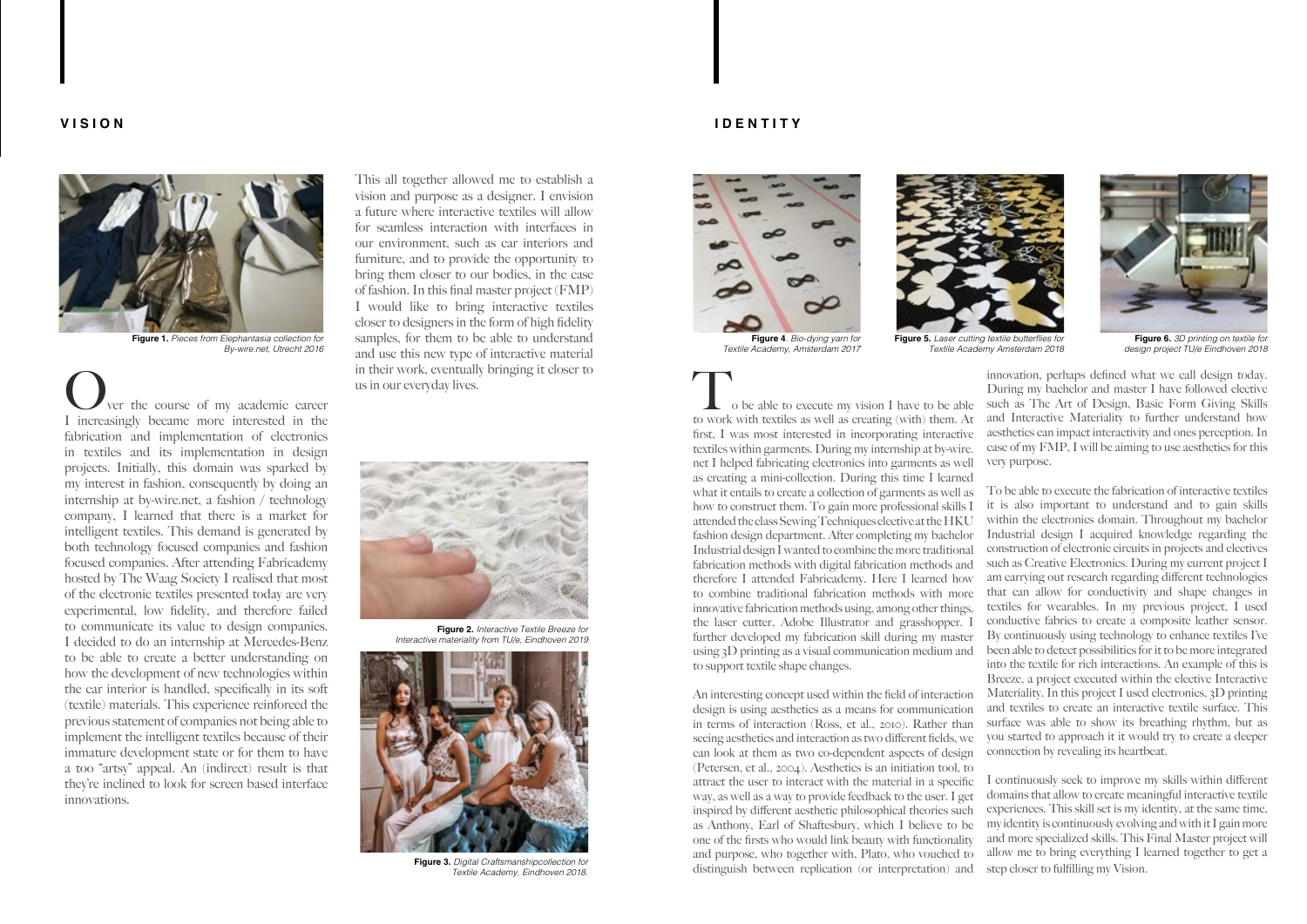#### <span id="page-3-0"></span>**I N T R O D U C T I O N**







his final master project aims to create an interactive textile library for the company Handmade, my current internship company. This library provides samples that will allow Handmade to incorporate and further develop interactive textiles in their own projects.

Since the beginning of the technological era we are finding ways to integrate technology into our surroundings, interweaving it with our everyday lives. These new technologies allowed for human input to then automatically carry out some predetermined functions, creating what we know now as interfaces. Starting from analogue input, buttons, rotation knobs, sliders, etc., to digital screens that merely required touch and gestures. With the developments in the twenty-first century we are slowly finding ourselves surrounded by more and more digital screens. Screens allow for a lot of information to be shown at once and it allows for efficient communication, a downside of this technology is that we are slowly becoming less in touch with our other senses while overloading our visual sense (Rideout, 2010). There are different developments in the field of design and engineering that are starting to allow for richer interfaces that use multiple senses. An example of this is the fact that sound design is becoming increasingly important as well as haptic feedback, which are being integrated within screen based interfaces more frequently. Because of my experience with textile and fashion design I see an opportunity to integrate interfaces within the soft surfaces we encounter in our everyday lives, these textiles will be able to provide information as well as

intuitive haptic experiences.

 $\blacksquare$  he goal is to create a sample library that is composed of interactive (composite) textiles. These textiles be able to translate an input into an output. These in and outputs will be designed using different variations of their:

The main area that has been most interested in using smart textiles is the fashion industry. The making of smart wearable textiles has been in constant development since approximately 1997, starting with the exploration of a touch pad sewn onto clothing (Rekimoto, 2001)(Saponas, 2011). In this initial era, these electronic textiles, or e-textiles, were made out of composite materials, combining regular textiles with conventional electronics adapted to maintain the flexibility of fabrics (Buechley, 2007). From this the industry looked at creating electric circuits on textiles to be able to add more sensors and to carry data across the textiles. An example of this is e-broidery, which uses conductive threat to embroider the circuit onto textile to then add components onto the circuit (Post, 2000)(Buechley, 2013). More recently, researchers have started to look at ways which would allow the technology to be more integrated within the textiles, using for example; conductive yarns (Van Langenhove, 2007), thermochromic ink, Shape memory alloys (Castano,2014) and coatings (Thilagavathi, 2014). My project seeks to further developed these types of technologies in textiles aiming to combine in- and output to create interactive textile interfaces.

I mainly gained insight into how designers use smart textiles into their design processes during my internships. At by-wire.net, clients would have a textile/technology based question which was then resolved and prototyped by Marina Toeters. In the Color and Trim department of Mercedes-Benz suppliers would present materials that the designers then used to design their car interiors. Since interactive textiles are rarely available for production almost no electronic textiles are presented and even less picked out for their designs. At Handmade the designers look for information regarding the fabrication methods of certain textile sensors or actuators to then make and adjust them according to their projects. While this seems like a good and effective approach, there are many different sources that are not very specific and lack the fundamental knowledge about textiles which has an impact on the prototyping efficiency. The main insight that these experiences provided is that there is a need for specific, clear, producible and desirable samples for design companies. These have the potential to support further smart textile developments as well saving a company time and money.

#### **G O A L**

- *- Material Characterizations: Strech, water absorption, fatigue,*
- *- Experiential Proporties Haptic and tactile qualities, perceivable shape changes,*

The sample library will be presented in a physical format as well as in a digital format. To be able to communicate the value of these interactive textile samples I will focus on ensuring a high fidelity that aesthetically and interactively communicates it potential and secondly generating application concepts for different domains. The reason for using these domains is that these already use soft materials and textiles as their main material. Therefore imaging an enhanced textile interface is easier.

The application concepts will generated through design cases carried out in collaboration with the company Handmade. These design cases can then be used by Handmade to communicate the potential of interactive textiles to their clients in the respecting domains. The aim is to carry out a total of  $\zeta$  design cases. In each design case multiple samples are addressed and will mainly focus on the following domains:

| wearables                     |
|-------------------------------|
| Automotive                    |
| Furniture and interior design |



**Figure 7.** *Textile shape change exploration for By-wire.net, Utrecht 2016*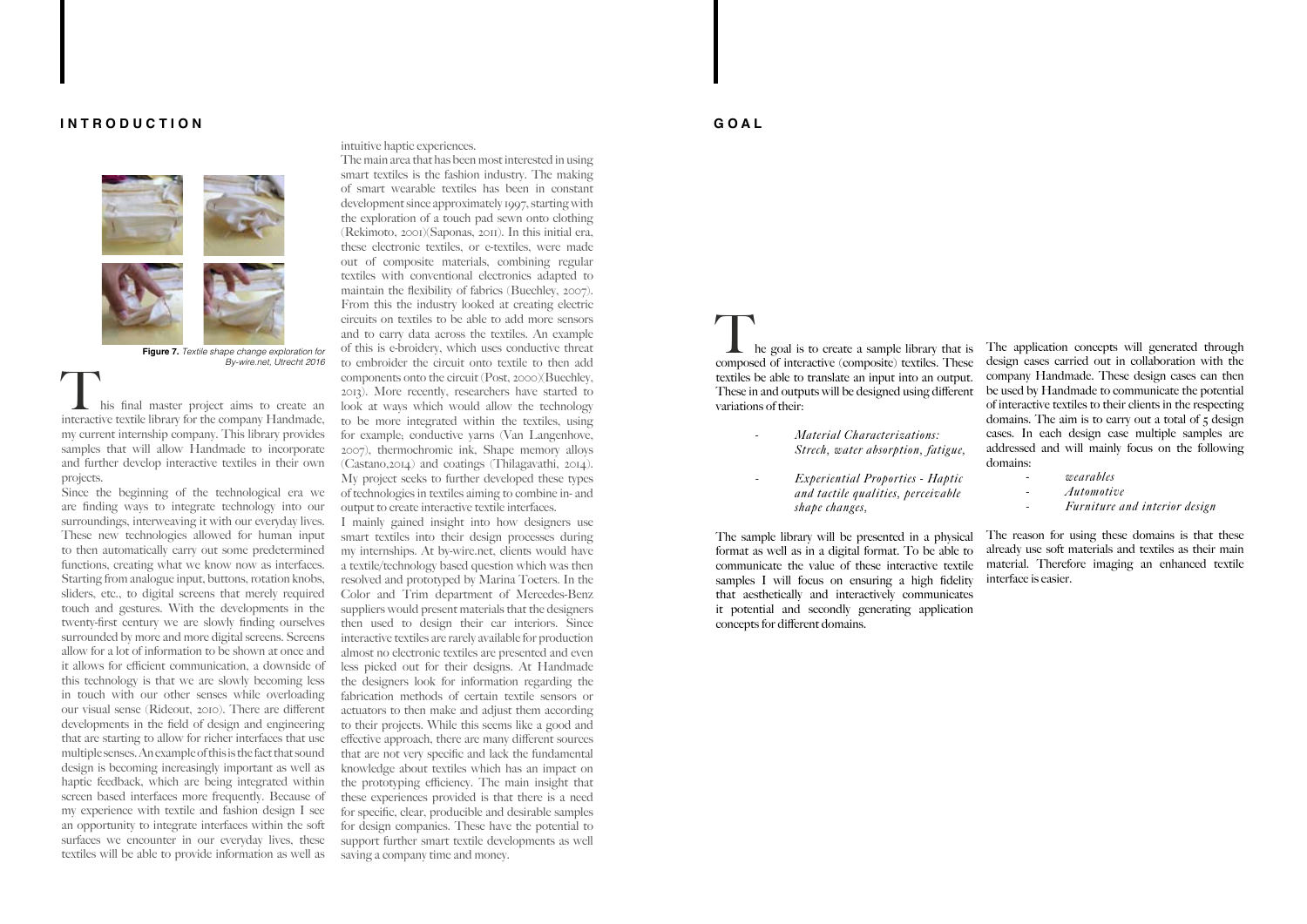A s defined by the paper Phase change materials for smart textiles, an interpretation of smart textiles is when the material shows a "clearly defined reaction as a result of a clearly defined stimulus" (Spillman, et al., 1996). Within my project and the field of design and electronics, we refer to the reaction as the actuator and the stimulus the sensor. Since the definition of interactive also refers to the combination of sensing and activation, "smart-" and "interactive-" will both be used in the context of this project. A differentiation can be made between different smart textiles depending of their level of intelligence. The smart textile made for this project can be placed into the sub category called active smart textiles, which refers to the reactive capability of the material to the stimuli of an integrated sensor (Stoppa, et al., 2014). A way of textile activation can be achieved by

<span id="page-4-0"></span>**RELATED WORK** WORK **RELATED WORK RELATED WORK RELATED WORK RELATED WORK RELATED WORK RELATED WORK Online platform where the fabrication methods as well as the final output of an interactive material is pre** online platform where the fabrication methods as well as the final output of an interactive material is presented. Yet different because most do not focus on textile as their sole medium or/and different because the presented output is of a low fidelity and lastly it is different because it does not directly link design propositions to the created samples. Though the main difference is that I will be creating and curating the sample library with and for the company Handmade. This way the library presents focused value and is more likely to be incorporated into their future design developments.



the usage of 4D textiles. 4D textiles are defined as textiles that can change shape or function over time (Pei, et al., 2005). These are interesting to consider in this project since they can be made by 3D printing on textile and are highly customisable and adjustable (Schmelzeisen, et al., 2017). This is relevant considering the equipment at my disposal and the aim to connect each sample to multiple domains (such as the automotive and fashion industry). Most research focus either on activation of textiles or soft materials (Franinović, et al., 2019), (Coelho, et al., 2008), (Webb, et al., 2019), (Yao, et al., 2013) or on the sensor technology in textiles or soft materials (Poupyrev, et al., 2016), (Olwal, et al., 2018), (Mattmann, et al., 2008). I aim to create interactive textiles com combining and showing the codependency between three aspects: fibers, sensing, actuation, fabrication techniques, and aesthetics.



**Figure 10.** (lefr)Solar shirt in 2015. Chair uses a selence dirreframe for the state of the sensitive dirretri<br>Reprinted from paulinevandongen, approach to design soft **Figure 11.** (right)Phototrope in 2015. **materials** or fashion Reprinted from paulienrouts. garments with new *Reprinted from paulinevandongen.*

MorphUI *is a platform that collects papers about Human Computer Interaction and Material Science and classifies them into different subcategories for people, to promote the collaboration between the two fields and easy access for further developments.* 

Materiability *is a research group that publishes their research, new materials and tutorials. Their purpose is to stimulate a common language and communication flow between the scientific and creative field.*

Kobakant *is a platform that publishes wearable technology experiments, often with textiles, and shares the production methods as a basis for further developments and contributions.* 

Fab Textiles *is an open source platform that strives to innovate the fashion industry by sharing alternative production methods and new techniques.*

Google x Levi Jaquard



is a Levi's truckers jacket which allows you to manage certain phone functions, such as answering calls, playing music and taking photos, by swiping or tapping your left sleeve. Conductive yarn is woven into the denim and an additional wireless device must be inserted in the sleeve to communicate with one's phone ("Jacquard by Google - Levis®")

Behnaz Farahi is a designer that uses technology in her work. She uses fashion, architecture and interaction design to create statement pieces.

Paulien Routs and Plauline van Dongenare both design researchers (that often work together) that uses a science driven

emerging technologies.

Jfei Ou with MIT developed a printable fine hair structure. This structure is completely programmable using their own software and machine. They created this technique and are now exploring the material's capabilities and possibilities. (Ou, et al., 2016). In contrary to my project where I will start do design from what material properties and behavior it should have and then determining how it would be best to fabricate this.



**Figure 8.** *Jacquard in 2020. Reprinted from*

**Figure 9.** *Iridescence in 2019. Reprinted from Behnazfarahi.*



**Figure 12.** *3D printed hairin 2016. Reprinted from DesignAward.*

**Figure 13.** *Web interface MorphUI. Reprinted from MorphUI.*



**Figure 13.** *Web interface Materiability. Reprinted from Materiability.*



**Figure 14.** *Web interface How to get what you want. Reprinted from Kobakant.*



**Figure 15.** *Web interface Fab Textiles. Reprinted from Fab Textiles.*

There are designers and companies who are showing more specifically integrated smart textile concepts. These are different from my proposal because they often showcase their new technologies in a very artistic manner or still use screens as an output. Examples of these are: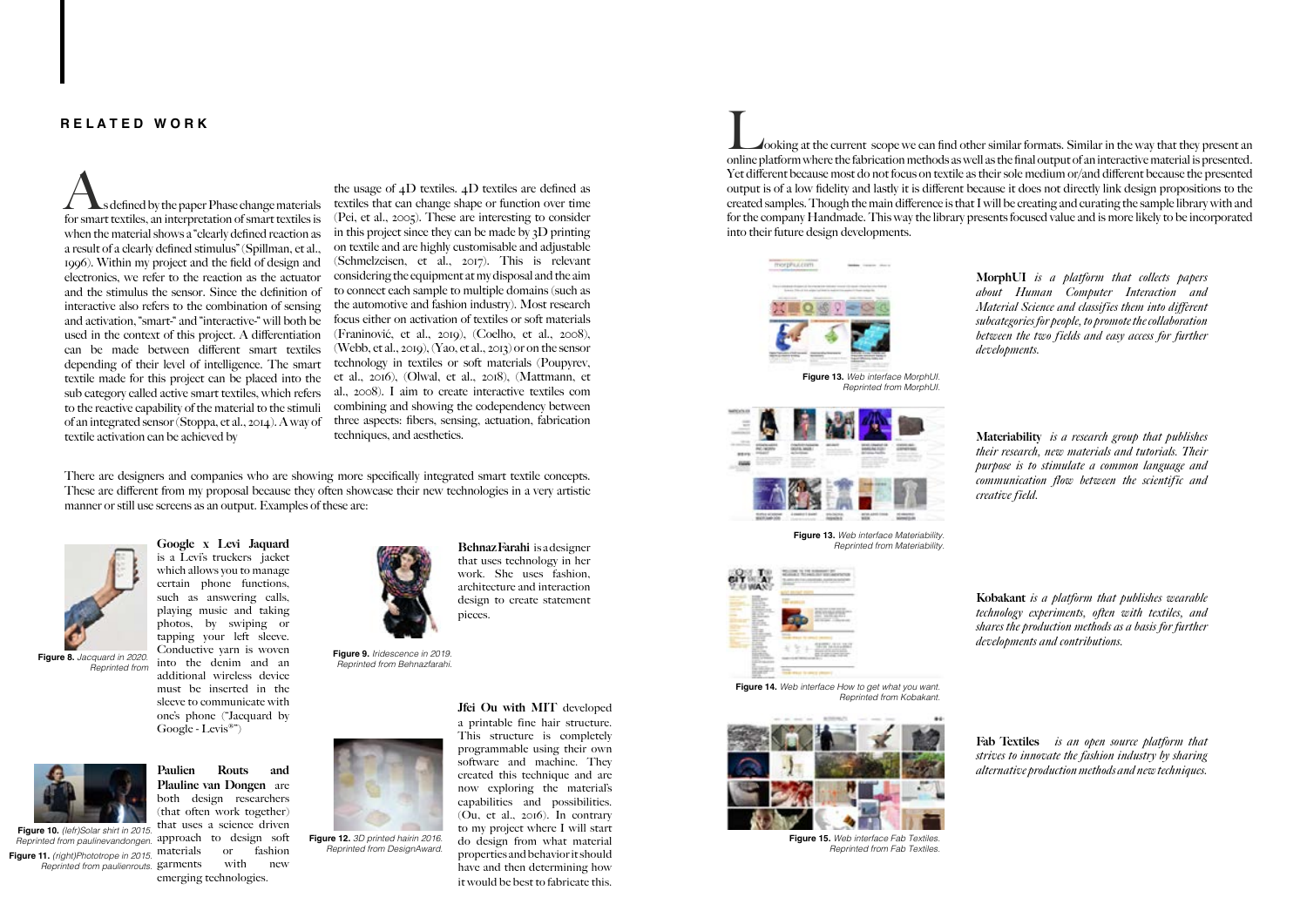## <span id="page-5-0"></span>**A P P R O A C H**

Together with Handmade I will answer a few questions to determine the scope of the library. The aim for the curation session, next to answering the questions below, is to determine a set of success criteria to later evaluate the outcome.

What is the (future) vision of Handmade?

What values do we want to communicate though the interactive textiles?

What (new) technologies are showing to be promising for these type of interfaces?

What type information do we want to provide as an outcome of the interactive textile? What interactions with the material would we want to carry out?

The production of the samples will happen over the course of two months. Different facilities are aimed to be used depending on the nature of the textile that needs to be produced, such as the TU/e materiality lab and Handmade's office. The exact nature of the process creating these interactive sample will become more evident after the curation.

We will use the criteria formulated during the curation session to access whether the interactive textiles fulfil its purpose. I will carry out this evaluation session first alone, then together with Hannah Koch and Handmade.

Lastly, a physical and digital interactive textile library will be designed and producesd simultaneous with the production of the samples. A physical box will be designed and made to allow the client to experience and interact with the textiles. A digital library will be made and will contain more detailed material characterisation descriptions. In order to provide the right information for producers I will collaborate with Hannah Koch.

T*he project can be divided into four main stages, of which some will run simultaneously. The main project goal is to produce interactive textile samples for the library. For this library to be focused and meaningful first a detailed curation of the interactions and technologies used is necessary.* 

#### T H E CURATION

#### S A M P L E PRODUCTION

#### T H E EVALUATION

SAMPLE LIBRARY

#### **D E L I V E R A B L E S**

Sample box, with the aim to physically interact and experience the materials. Basic technical information will be provided through an additional card accompanying each sample. A web based sample library containing photos and videos of the sample. This platform will aim to provide additional in depth mechanical characterization and the sample's construction process.

T*he deliverable will consist of a set of approximately 30 samples. These samples are textiles with technology that allows sensing or actuation, for example shape-memory alloys, conductive fibres, thermo coatings, etc). These interactive textiles will be delivered in three ways:*



**Figure 17.** *Moodboard for physical sample box. Reprinted from Pinterest.*



**Figure 18.** *Moodboard for digital sample box. Reprinted from Pinterest.*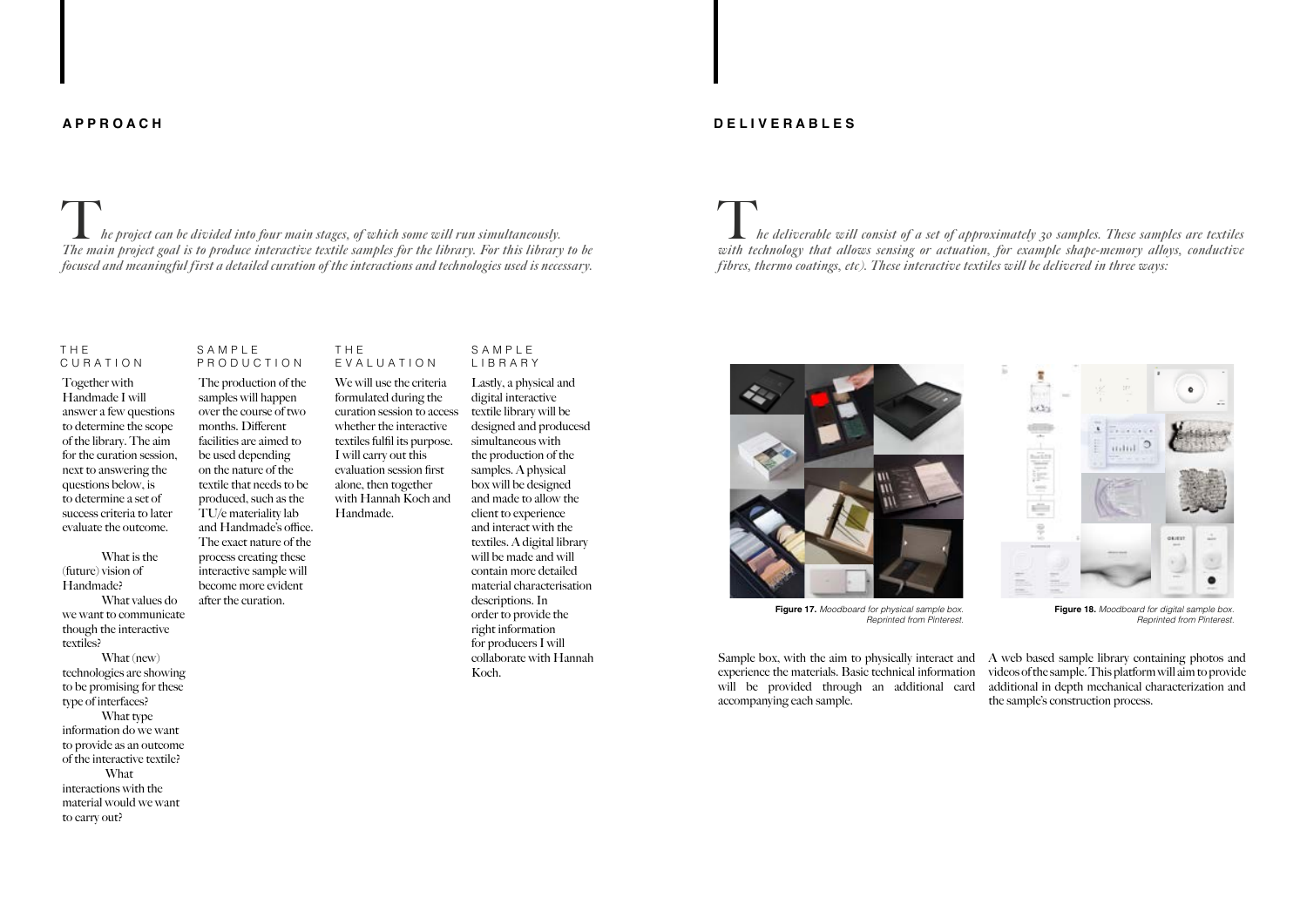## **C L I E N T S A N D E X P E R T S**

clients, I believe that they share with production industry. a similar value and appreciation towards the tangibility of design concepts.

The client of this project is The expert who will collaborate Handmade. Handmade is a on this project is Hannah Koch The second expert on this project product invention lab who work of RWTH Aachen. She is a will be Miguel Bruns, who is closely with big corporations to researcher, designer and coach, an associate professor of the invent, develop and prove new her expertise is fabrication of Future Everyday research group concepts. Together we will be adaptive textiles and  $4D$  materials at the TU/e. His expertise are curating what type of interactions ("Hannah Koch", n,d,). She is Interactive Materials focusing and what application domains we relevant to this FMP becaus she on haptic and shape-changing want to design for. An important can provide knowledge regarding interfaces (source). He will mentor criteria for me to realise my FMP the technicalities of the textile me during entire course of the is to value the physical samples production methods ensuring to the same degree as the digital the feasibility and quality of representation of the samples, since production of each sample, as Handmade provides digital as well as the documentation that is well as physical prototypes to their necessary when communicating RWTH Aachen) will benefit from

*here will be different parties involved in this FMP project. The main purpose of these clients and experts is to connect the production developments and technical capabilities of interactive textiles* 

<span id="page-6-0"></span>*with the design industry more closely.*<br> **OCSU** *The best with the design industry more closely.* way to predict the future is to create it *"*

project to ensure that both the industry (in this case Handmade) and Universities (though a paper and collaboration with the this project.

ALAN KAY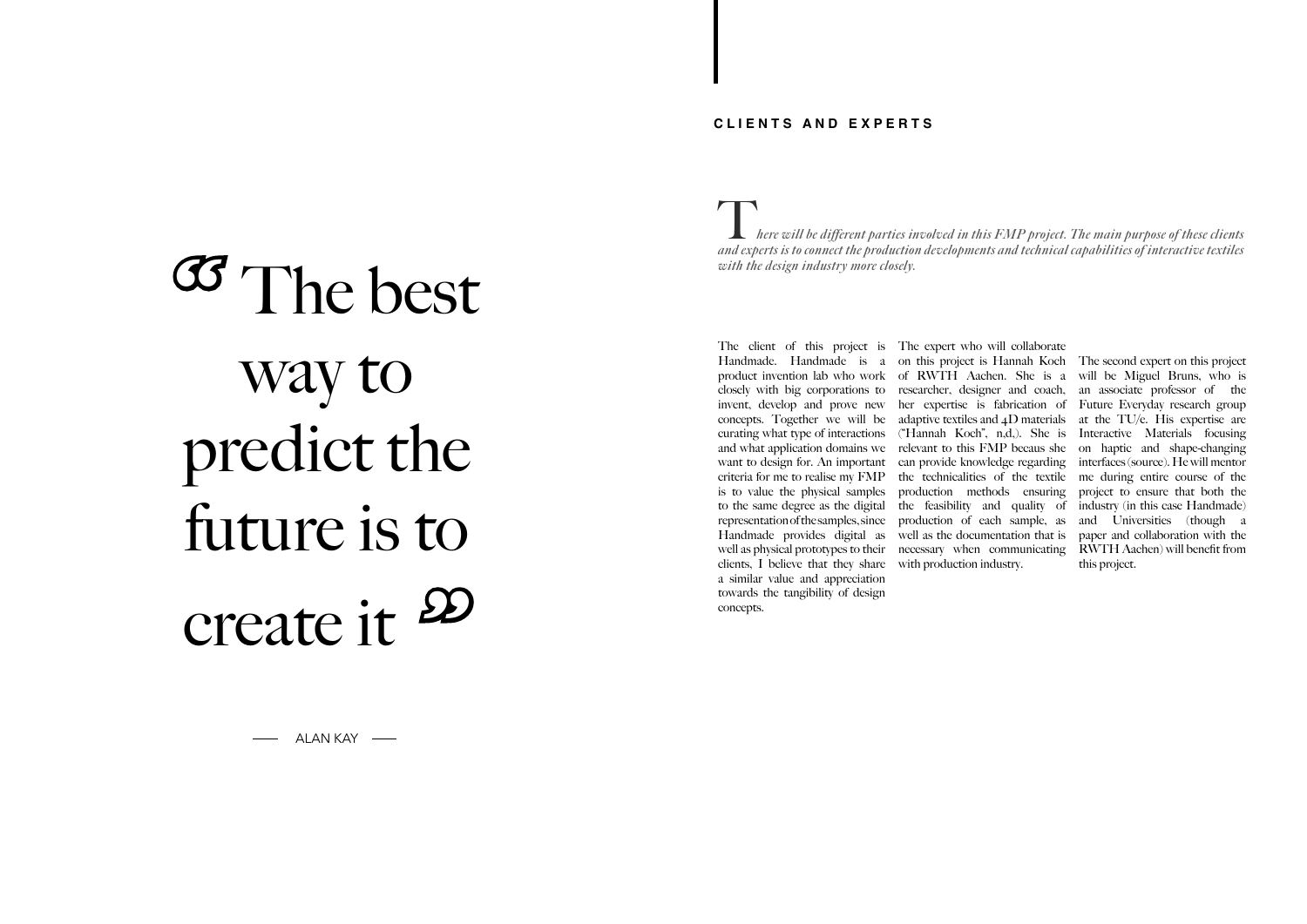#### <span id="page-7-0"></span>**1 ST I T E R A T I O N**

started this first iteration aiming to better understand where and how there are opportunities to sense input and where and how actuation can take place in textiles. Starting by researching the different components and structures that make up a textile I found that it is defined as anything that is made from fibrous materials. This includes fabrics and any material that is constructed though knitting, braiding or other fabrication methods (Castano, et al., 2014). As said by Lomov et al."Fabrics are hierarchically structured fibrous materials"(Lomov, et al., 2001), meaning that there are different levels that eventually construct a textile. Fibers are interlaced to form thread, which get twisted to form yarn. Yarn turns into fabric when using different techniques depending on whether we are creating a woven or a non-woven. Woven materials make use of techniques such as braiding and weaving (Castano, et al., 2014), while non-woven material use techniques such as adhesive bonding, thermal bonding or the compression of yarns (Dubrovski, et al, 2005). Finally when combining different fabrics we get composites. The nature of the fibers used to construct a fabric determines a lot of its characteristics such as water absorption (Gioello, 1982). Yet other features, such as flexibility, can also depend on the construction technique used to fabricate the fabric, for example

through knitting. To better understand what a fabric is constituted of and where there are opportunities for the integration of sensing and/ or actuating I created an overview (see figure x). In addition to the previously mentioned levels I added two additional layers that consider coatings and other structures, such as 3D printing or screen printing, as part of the fabrication process. The next step is to generate an overview that shows in more detail different fibers, yarns, fabric structures, etc. An application, other than the initial aim, could be using such an overview in the textile library box and platform to communicate the fabrics' composition to designers and producers.

Next I created a set of guidelines that I will follow throughout the final master project:

#### Color of textile samples:

The colour of all samples will be white and alternatively black, to not only avoid bias but also because the human eye sees sharper defined edges and detail in white (or absence of white in the case of black.

#### Size of textile samples:

To be able to demonstrate intentions and functionalities throughout the project they will all be made the same size to minimize the bias during evaluation. All samples will be squares of 20x20 cm, in case this requirement cannot be met due to technical or fabrication constraints they will be realized in 10x10 cm.



**Figure 18.** *Overview textile construction layers. Note: Adapted from Smart fabric sensors and e-textile technologies by Castano & Flatau, 2014, p. 2*

#### Video:

To show the interactive features of each sample a high quality video will be made and placed adequately on the digital library. This video must be able to communicate all interactive features of the textile. To ensure each video does, they will be shown and assessed by an independent party before uploading.

#### Pictures:

To maintain consistency throughout the documentation of the different textile samples, each sample will be photographed from four different perspectives: textile close up, front view, over head angle and  $\sqrt{4}$  angle. Additional photographs may be taken and shown always following the previous perspectives.



**Figure 20.** *Sizes of samples.*

- 
- 
- 
- 
- 
- 
- 
- 
- 
- 



**Figure 19.** *White textile structures example. Reprinted from Pinterest.*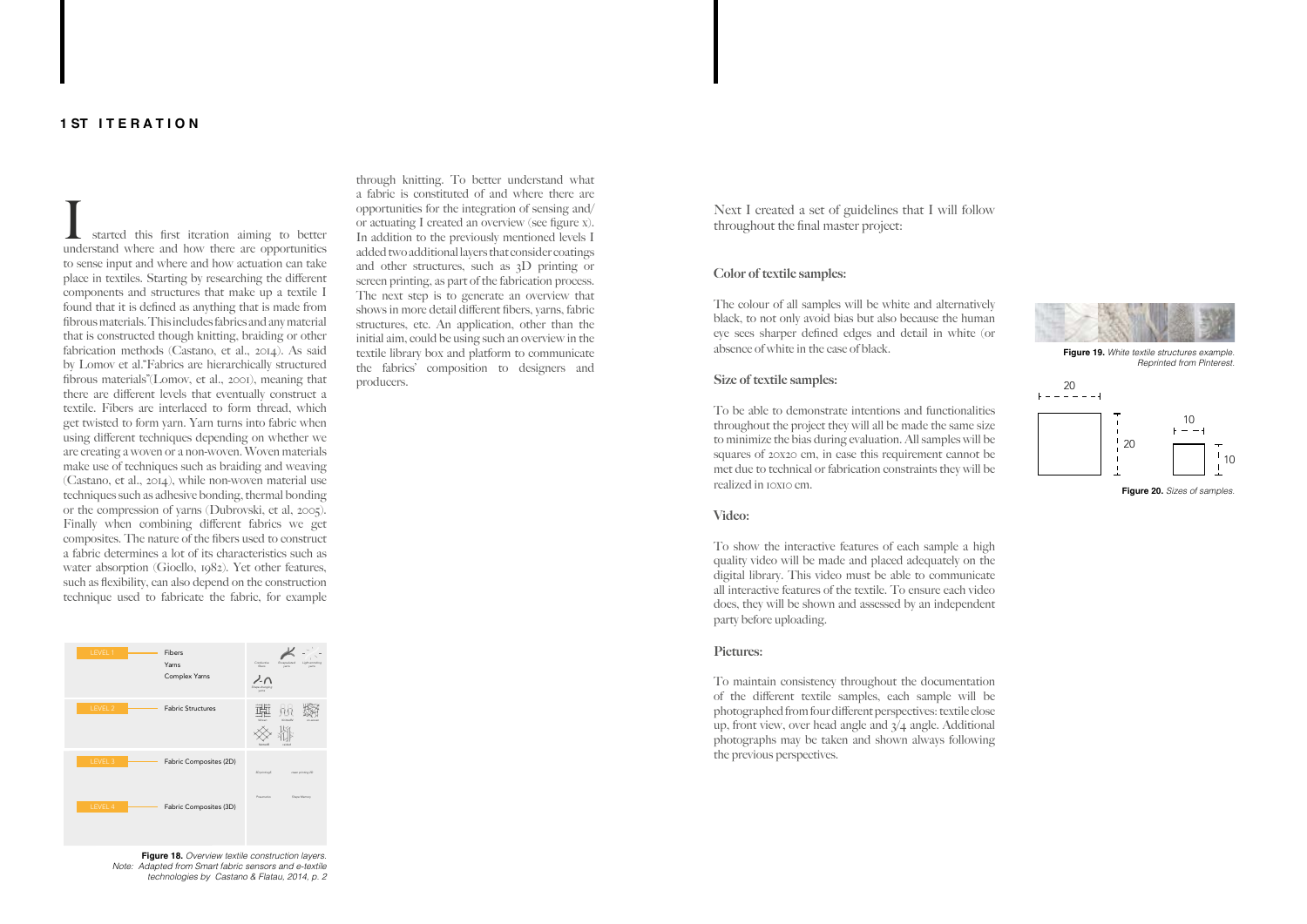# DECEMBER JANUARY

<span id="page-8-0"></span>

|                                   | <b>JULY</b>                        | <b>AUGUST</b> |                          | <b>SEPTEMBER</b>                       |                             |
|-----------------------------------|------------------------------------|---------------|--------------------------|----------------------------------------|-----------------------------|
|                                   | Curration of the<br>Sample library |               | Production of<br>Samples | Formating of<br>physical sample<br>box | Design Case with<br>Samples |
| <b>OCTOBER</b><br><b>NOVEMBER</b> |                                    |               |                          |                                        |                             |

Production of Samples

Design Case with

Samples

Production of physical sample

box

Writing of report/paper

Creating the Digital Sample

Library

Design Case with

Samples

Evaluation of experiential qualities



## **R E F E R E N C E S**

**Figure 21.** *Planning.*

Buechley, L., & Eisenberg, M. (2007). Fabric PCBs, electronic sequins, and socket buttons: techniques for e-textile craft. Personal and Ubiquitous Computing, 13(2), 133–150. doi: 10.1007/ s00779-007-0181-0

Collage (n.d). Moodboard for digital sample box. Retrieved May 18, 2020. from https://nl.pinterest.com/juliavanzilt/m21-digital-sample-library/.

Buechley, L., Peppler, K., Eisenberg, M., & Yasmin, K. (2013). Textile Messages: Dispatches from the World of E-Textiles and Education. New Literacies and Digital Epistemologies. Volume 62. Peter Lang Publishing Group. 29 Broadway 18th Floor, New York, NY 10006.

Castano, L. M., & Flatau, A. B. (2014). Smart fabric sensors and e-textile technologies: a review. Smart Materials and Structures, 23(5), 053001. doi: 10.1088/0964-1726/23/5/053001

Coelho, M., & Maes, P. (2008). Sprout I/O. Proceedings of the 2nd International Conference on Tangible and Embedded Interaction - TEI 08. doi: 10.1145/1347390.1347440

Collage (n.d). Moodboard for physical sample box. Retrieved May 18, 2020, from https://nl.pinterest.com/juliavanzilt/fmp-2020/.

Collage (n.d). White Textile structures example. Retrieved May 18, 2020, from https://nl.pinterest.com/juliavanzilt/interactive-materiality/.

Dubrovski, Polona & Čebašek, P.F.. (2005). Analysis of the mechanical properties of woven and nonwoven fabrics as an integral part of compound fabrics. Fibres and Textiles in Eastern Europe. 13. 50-53.

Fab Textiles (n.d). Web interface Fab Textiles. Retrieved May 18, 2020, from http://fabtextiles.org. Screenshot by author.

Fleur, L. (n.d.). Solar Shirt. photograph. Retrieved from http://www.paulinevandongen.nl/project/wearable-solar-shirt/

Franinović, K., & Franzke, L. (2019). Shape Changing Surfaces and Structures. Proceedings of the 2019 CHI Conference on Human Factors in Computing Systems - CHI 19. doi: 10.1145/3290605.3300355

Gioello, D. A. (1982). Understanding Fabrics: From Fiber to Finished Cloth 1st edn (New York: Fairchild).

Hammond, J. (n.d.). Phototrope. photograph. Retrieved from http://paulienrouts.com/un-portfolio/phototrope/

Hannah Koch. (n.d.). Retrieved from https://www.wearit-berlin.com/speaker/hannahkoch/

Iridescence . (n.d.). photograph. Retrieved from http://behnazfarahi.com/ Iridescence/

Jacquard by Google - Levis®. (n.d.). Retrieved from https://atap.google.com/jacquard/collaborations/levi-trucker/

Kobakant (n.d). Web interface Kobakant. Retrieved May 18, 2020, from https://www.kobakant.at/DIY/. Screenshot by author.

Lomov, S. V., Huysmans, G., & Verpoest, I. (2001). Hierarchy of Textile Structures and Architecture of Fabric Geometric Models. Textile Research Journal, 71(6), 534–543. doi: 10.1177/004051750107100611

Materiability (n.d). Web interface Materiability. Retrieved May 18, 2020, from http://materiability.com/projects/. Screenshot by author.

Mattmann, C., Clemens, F., & Tröster, G. (2008). Sensor for Measuring Strain in Textile. Sensors, 8(6), 3719–3732. doi: 10.3390/s8063719

Miguel Bruns. (n.d.). Retrieved from https://www.tue.nl/en/research/researchers/miguel-bruns/

MorphUI (n.d). Web interface MorphUI. Retrieved May 18, 2020, from http:// morphui.com. Screenshot by author.

Olwal, A., Moeller, J., Priest-Dorman, G., Starner, T., & Carroll, B. (2018). I/O Braid. The 31st Annual ACM Symposium on User Interface Software and Technology Adjunct Proceedings - UIST 18 Adjunct. doi: 10.1145/3266037.3271651

Ou, J., Dublon, G., Cheng, C.-Y., Heibeck, F., Willis, K., & Ishii, H. (2016). Cilllia. Proceedings of the 2016 CHI Conference on Human Factors in Computing Systems - CHI 16. doi 10.1145/2858036.2858257

Pei, E., Shen, J., & Watling, J. (2015). Direct 3D printing of polymers onto textiles: Experimental studies and applications. Rapid Prototyping Journal, 21, 556–571.

Petersen, M. G., Iversen, O. S., Krogh, P. G., & Ludvigsen, M. (2004). Aesthetic interaction. Proceedings of the 2004 Conference on Designing Interactive Systems Processes, Practices, Methods, and Techniques - DIS 04. doi: 10.1145/1013115.1013153

Post, E. R., Orth, M., Russo, P. R., & Gershenfeld, N. (2000). E-broidery: Design and fabrication of textile-based computing. IBM Systems journal, 39(3.4), 840-860.

Poupyrev, I., Gong, N.-W., Fukuhara, S., Karagozler, M. E., Schwesig, C., & Robinson, K. E. (2016). Project Jacquard. Proceedings of the 2016 CHI Conference on Human Factors in Computing Systems. doi: 10.1145/2858036.2858176

Schmelzeisen, D., Koch, H., Pastore,